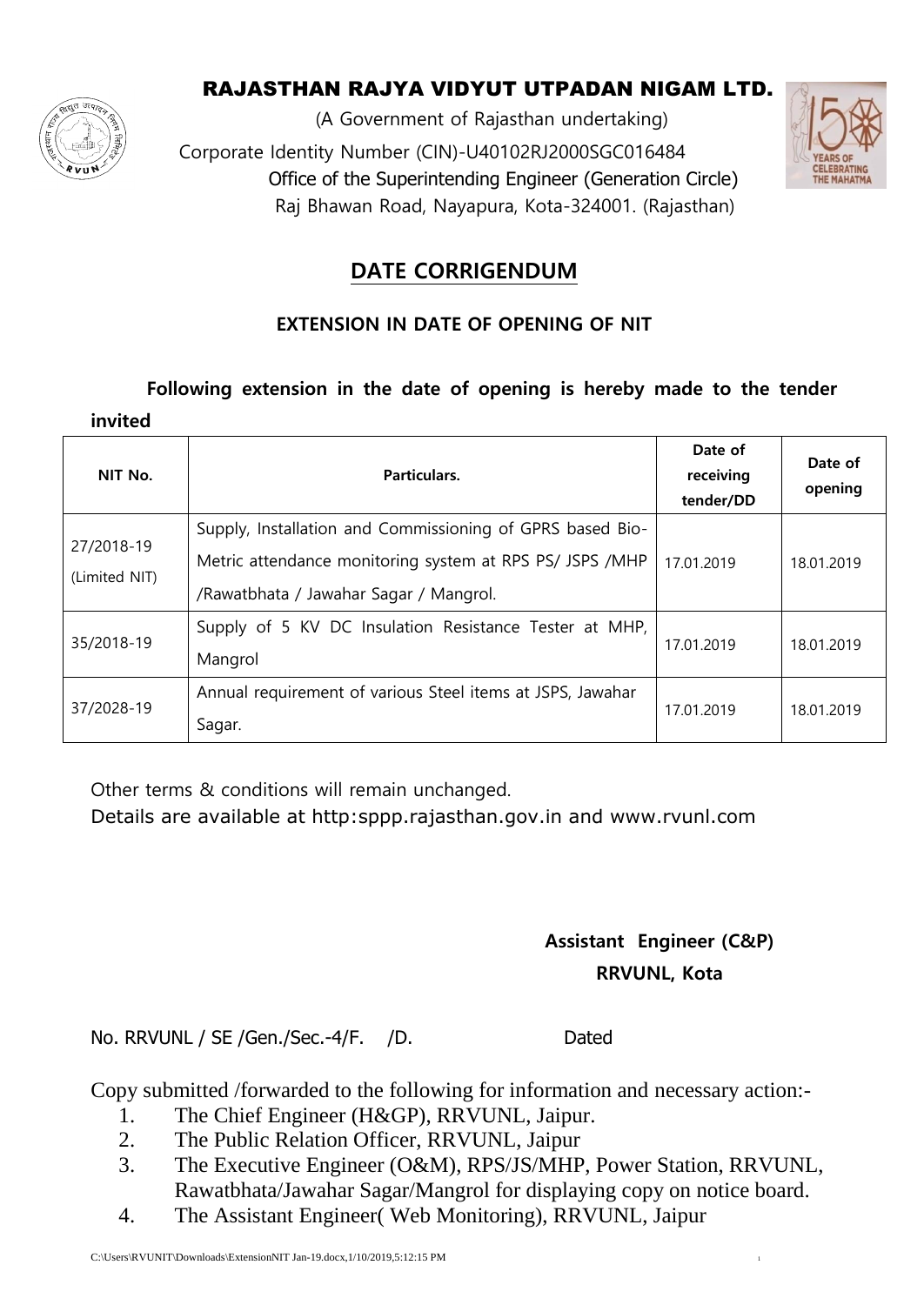- 5. The Assistant Accounts Officer (Gen.), RRVUNL, Kota.
- 6. Notice Board of Circle Office

**Assistant Engineer (C&P) RRVUNL, Kota**

**(For website)** RAJASTHAN RAJYA VIDYUT UTPADAN NIGAM LTD.



(A Government of Rajasthan undertaking) Corporate Identity Number (CIN)-U40102RJ2000SGC016484 Office of the Superintending Engineer (Generation Circle) Raj Bhawan Road, Nayapura, Kota-324001. (Rajasthan)



### **Email: se.gen.kota.@rrvun.com**

### **CORRIGENDUM –II IN DATES OF SUBMISSION AND OPENING**

| NIT No.    | Particulars.                                                                     |  |  |  |  |  |
|------------|----------------------------------------------------------------------------------|--|--|--|--|--|
| 29/2018-19 | Supply, Installation, testing & Commissioning of 400KVA DG set at JS Hydel Power |  |  |  |  |  |
|            | Station, Jawahar Sagar Distt. Bundi (Raj.)                                       |  |  |  |  |  |

#### **REVISED TENDER EVENT**

| Sr. No.   | <b>SCHEDULE OF DATE &amp; TIME</b>                                       | <b>DATE</b> | <b>TIME</b> |
|-----------|--------------------------------------------------------------------------|-------------|-------------|
| A         | Start Date & Time for Downloading the TENDER DOCUMENTS.                  | 14.11.2018  | 15.00 Hrs.  |
| B         | Start Date & Time for ONLINE SUBMISSION OF TENDER                        | 14.11.2018  | 15.00 Hrs.  |
| $\subset$ | Last Date & Time for Downloading the TENDER DOCUMENTS                    | 22.01.2019  | 15.00 Hrs.  |
| D         | Last Date & Time for ONLINE SUBMISSION OF TENDER                         | 22.01.2019  | 15.00 Hrs.  |
| E.        | Last Date & Time for Submission of DDs against Tender Document           |             |             |
|           | Cost, Tender Processing Fee & EMD in physical form. (All the three DD    | 22.01.2019  | 15.00 Hrs.  |
|           | must be deposited in the office of SE (Gen.), RB Road, Kota.)            |             |             |
| F.        | Date and time & Place for online opening of Technical Bid (In the office | 23.01.2019  | 15.30 Hrs.  |